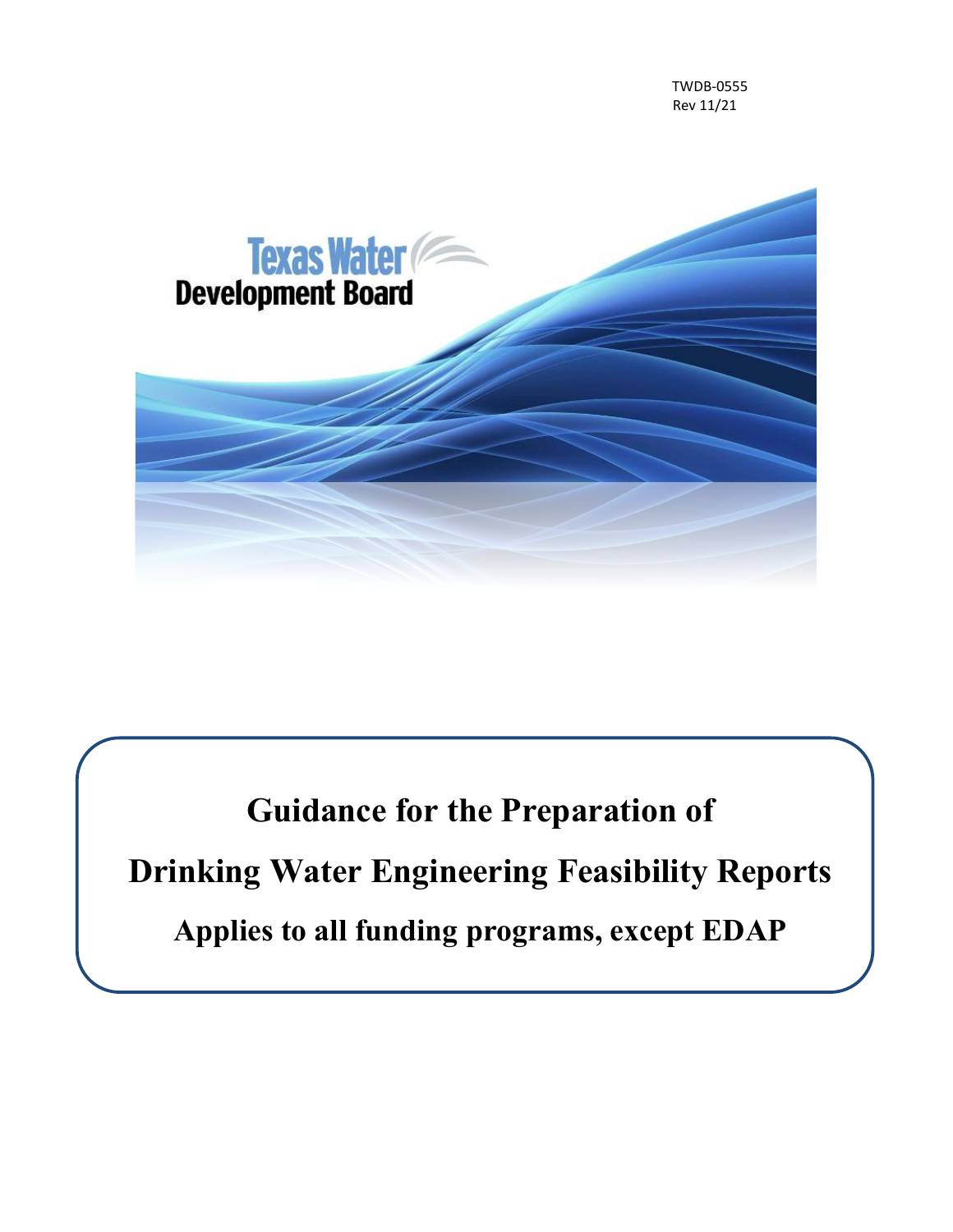### **Table of Contents**

| 1. |  |  |  |  |  |
|----|--|--|--|--|--|
| 2. |  |  |  |  |  |
| 3. |  |  |  |  |  |
| 4. |  |  |  |  |  |
| 5. |  |  |  |  |  |
| 6. |  |  |  |  |  |
| 7. |  |  |  |  |  |
| 8. |  |  |  |  |  |
|    |  |  |  |  |  |
|    |  |  |  |  |  |
|    |  |  |  |  |  |
|    |  |  |  |  |  |
|    |  |  |  |  |  |
|    |  |  |  |  |  |
|    |  |  |  |  |  |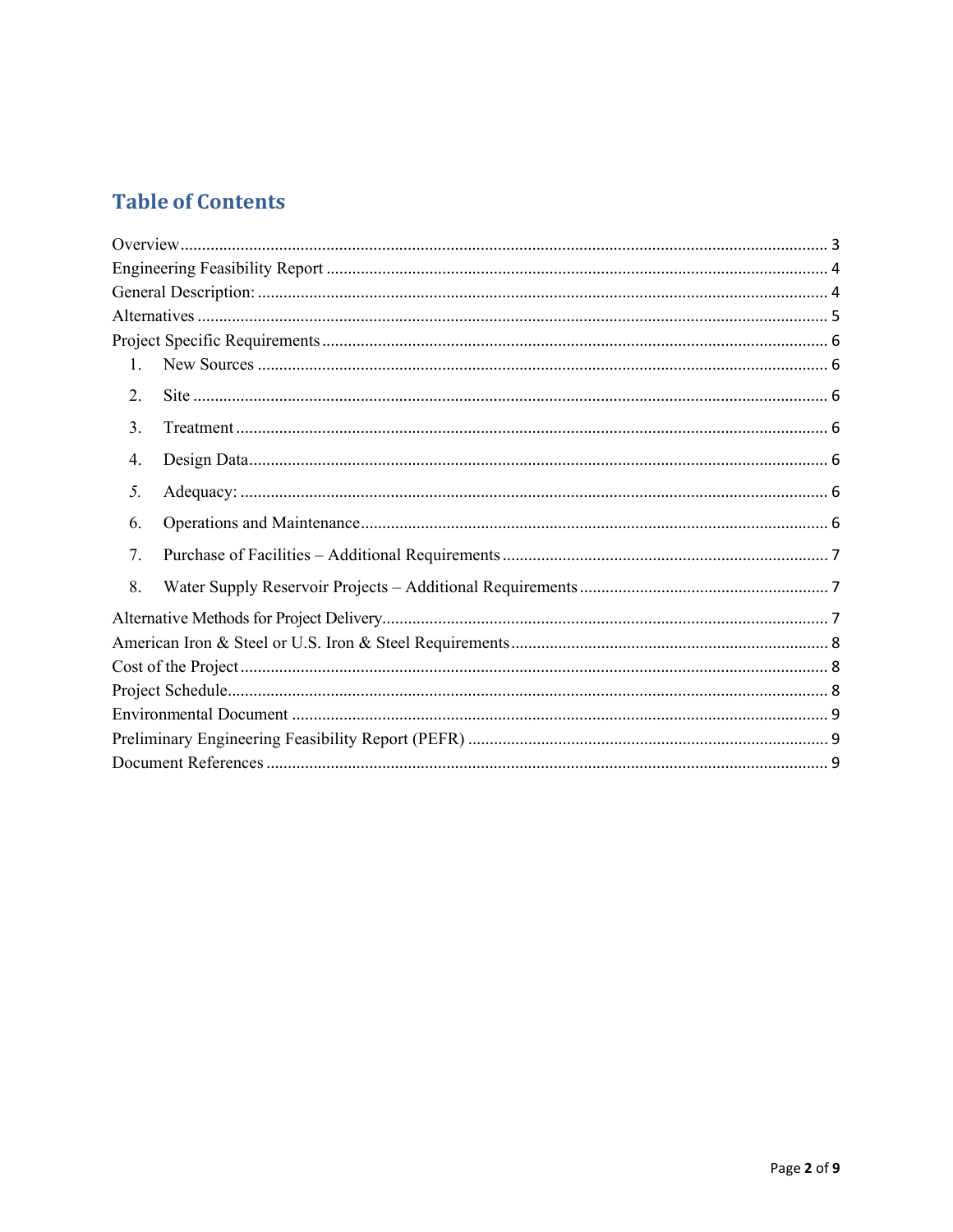# **Guidance for the Preparation of Drinking Water Project Engineering Feasibility Reports**

# <span id="page-2-0"></span>**Overview**

This document provides guidance to applicants about Texas Water Development Board (TWDB) requirements for submission of an Engineering Feasibility Report (EFR) for drinking water related projects financed through TWDB funding programs, except for the Economically Distressed Areas Program (EDAP). EDAP applicants must follow directives from the EDAP Facility Engineering Plan/Scope of Services (WRD-023A).

Applicants seeking financial assistance for planning activities can utilize TWDB funds to finance the preparation of the EFR after a loan commitment has been secured. If detailed planning has already been completed, applicants can submit a complete EFR with the application in lieu of the Preliminary Engineering Feasibility Report (PEFR) required in question 47a. of the application form. For minimum requirements of a PEFR, see section "Preliminary Engineering Feasibility Report" at the end of this document.

The TWDB requires submission of an EFR in support of a financial assistance application when design and/or constructions funds will be released during the loan closing process. Submission of an EFR, signed and sealed by a professional engineer registered in the State, is considered a planning phase project requirement. Please note, issuance of an environmental determination by the TWDB is required prior to approval of the EFR and release of design and/or construction funds.

This guidance is consistent with the following Texas Administrative Code (TAC) and Texas Commission on Environmental Quality (TCEQ) rules pertaining to drinking water sources, treatment, storage, and distribution.

- 1. 31 TAC Chapter 371 TWDB Drinking Water State Revolving Fund Rules
	- o Chapter 371.61 Engineering Feasibility Report
- 2. 31 TAC 363 TWDB's Financial Assistance Program
	- o Chapter 363.13 Preliminary Engineering Feasibility Report
	- o Chapter 363.16 Pre-design Funding Option
- 3. 31 TAC 365 TWDB's Rural Water Assistance Fund
	- o Chapter 365.23 Pre-design Funding Option
- 4. 30 TAC 290, Rules and Regulations for Public Drinking Water

TAC rules can be accessed online at: [http://texreg.sos.state.tx.us/public/readtac\\$ext.viewtac](http://texreg.sos.state.tx.us/public/readtac$ext.viewtac)

This guidance is intended to assist applicants in addressing all relevant project issues during the planning phase of the project. TWDB approval does not negate the need for permits required by the TCEQ or any other agencies.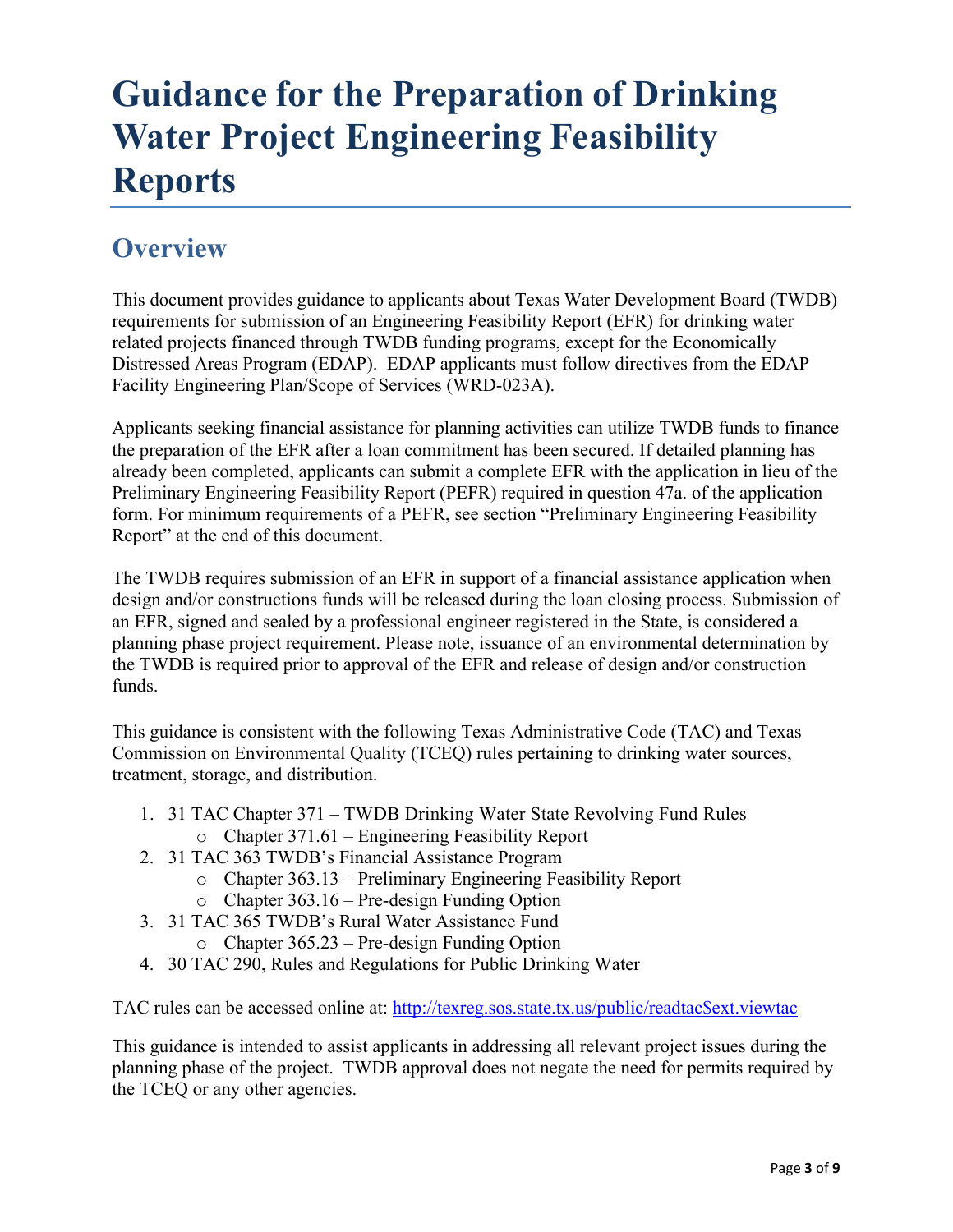# <span id="page-3-0"></span>**Engineering Feasibility Report**

The Engineering Feasibility Report (EFR) should form the conceptual basis for the drinking water sources, treatment, storage, and distribution system proposed. Smaller systems proposing substantial improvements should address all applicable outlined issues. Larger systems addressing a particular portion of the system should provide a sufficient description of the need and proposed solution within the context of the larger system.

Please submit an electronic copy of the EFR. The EFR shall be in a high quality, fully searchable PDF format and be sealed, signed, and dated by the engineer responsible for the report. The consulting engineer's firm's Registration Number must also be included. The remainder of this document identifies minimum information which should be included in the EFR.

## <span id="page-3-1"></span>**General Description:**

- 1. List the project's sponsoring political subdivision, address, telephone number and legal owner
- 2. List the consulting engineer's name, address, and telephone number
- 3. Identify the program(s) from which financial assistance is sought
- 4. Identify entities to be served and current and future population
- 5. Provide a general description of the existing system. The existing system description should include
	- a. description of existing water supply facilities with information on type of treatment, capacity of facilities, and adequacy regarding water delivery and system pressure;
	- b. existing water source(s), with quantity and quality of water available;
	- c. discussion of the condition of the distribution system, age, pressures, and leakage. If water losses in the system exceed the utility's Water Loss Threshold requirements, explain specifically what the community is doing to address the issue and how (if applicable) the project addresses water loss;
	- d. discussion of any operational problems, at the water supply, treatment, or within the transmission and distribution system;
	- e. discussion of any applicable Environmental Protection Agency (EPA) or TCEQ enforcement actions;
	- f. discussion of any violations of primary or secondary drinking water standards along with physical deficiencies of the system;
	- g. adequate maps to locate existing facilities and service areas.
- 6. Provide a complete statement explaining the drinking water problems and needs within the planning area, including the following:
	- a. the domestic population of the area to be served (present through 20-year projection) and the design population of the project;
	- b. industrial, commercial and other water needs must be reflected in the projections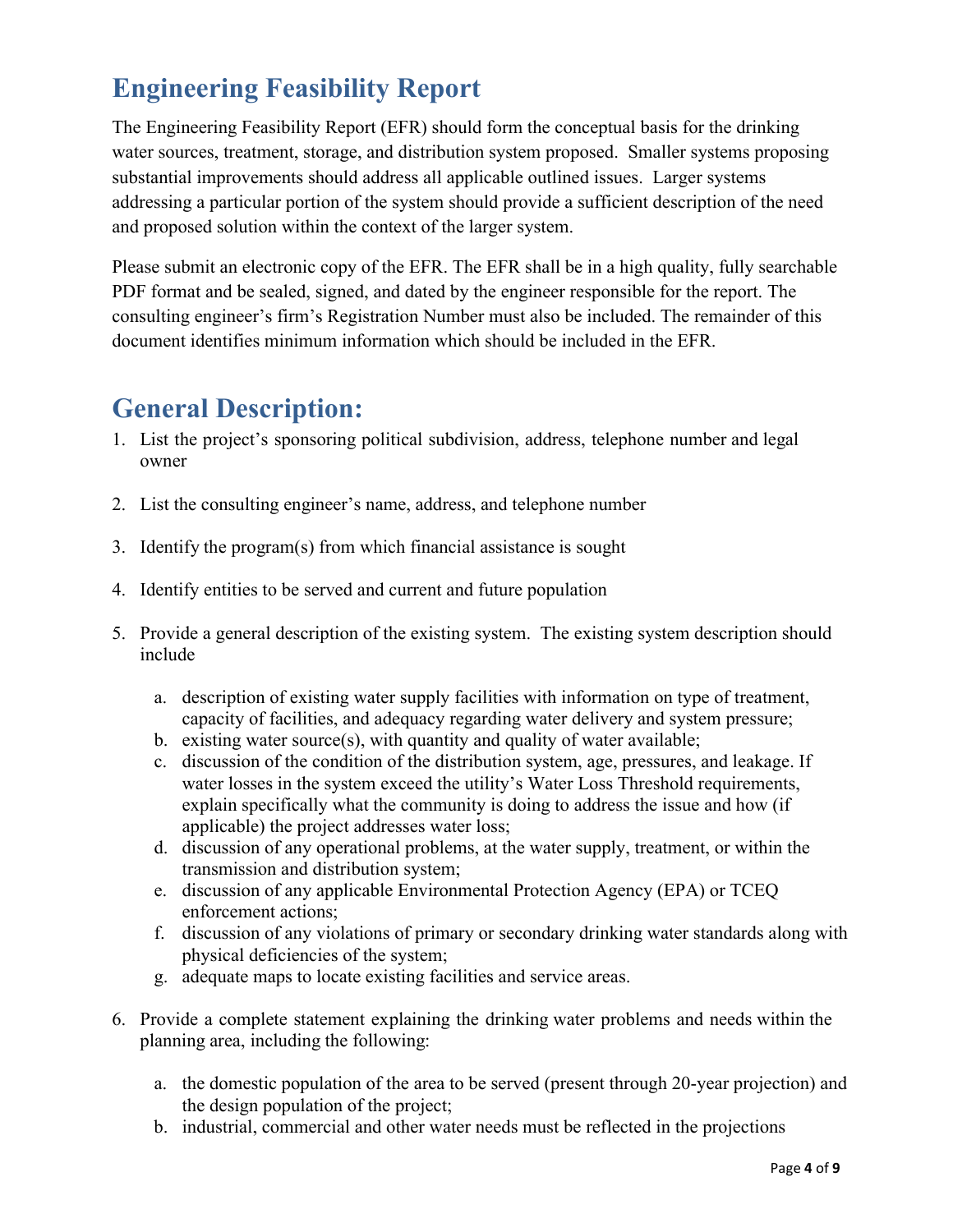(describe the method);

- c. projections should describe existing service area, expanded service area for the future, and any community to receive service from the system by contract or consolidation. Note: Drinking Water State Revolving Fund (DWSRF) projects cannot be primarily for funding growth for a community;
- d. the plan should describe and justify the chosen planning horizon. Typically, communities plan for the 20-year needs (or match the term of the funding). Major line work can at times require greater planning horizons. High growth areas can at times require phasing of facilities to fit five or ten-year needs;
- e. describe current per capita water use along with projected water use/needs;
- f. historical trends in population and water use may be helpful to explain needs;
- g. projections should agree with TWDB water plan projections. Where local data is different, provide an explanation of procedures, methodologies and underlying assumptions employed in the formulation for those estimates;
- h. present and estimated future maximum and minimum water quantity demands. This should include the maximum daily needs along with average annual needs;
- i. provide water related information for the sources, ownership, and adequacy of water supply for the planning period.
- 7. Provide a description of the proposed project including an explanation of any proposed phasing of construction. In addition, provide maps and drawings as necessary to locate and describe the project area to be served such as:
	- a. geographic limits;
	- b. general location of proposed improvements;
	- c. water and wastewater treatment plant sites;
	- d. existing and proposed streets, parks, drainage ditches, creeks, streams, water mains, and sewer lines;
	- e. drainage area should be clearly defined by contour map at intervals of not more than ten *(10)* feet.
- 8. For DWSRF projects: provide sufficient detail to document that the project will remedy the issues and problems that were evaluated for priority ranking on the Intended Use Plan (IUP).

## <span id="page-4-0"></span>**Alternatives**

Provide a description of the proposed project alternatives considered and reasons for the selection of the project proposed:

- 1. The selection of the preferred project alternative must be fully described and the reasons for selection clearly outlined
- 2. The selection process should include evaluation of appropriate technologies and full consideration of their costs for the specific project and the potential environmental impacts of the project. See Environmental Data Form TWDB-0800 (for State Programs) and Federal Environmental Review Form TWDB-0801(for Federal Programs)
- 3. In some instances, projects described in the State Water Plan involved a detailed analysis of alternatives during the creation of the Regional Water Plan. In many of these instances the EFR will simply be a restatement or update of these materials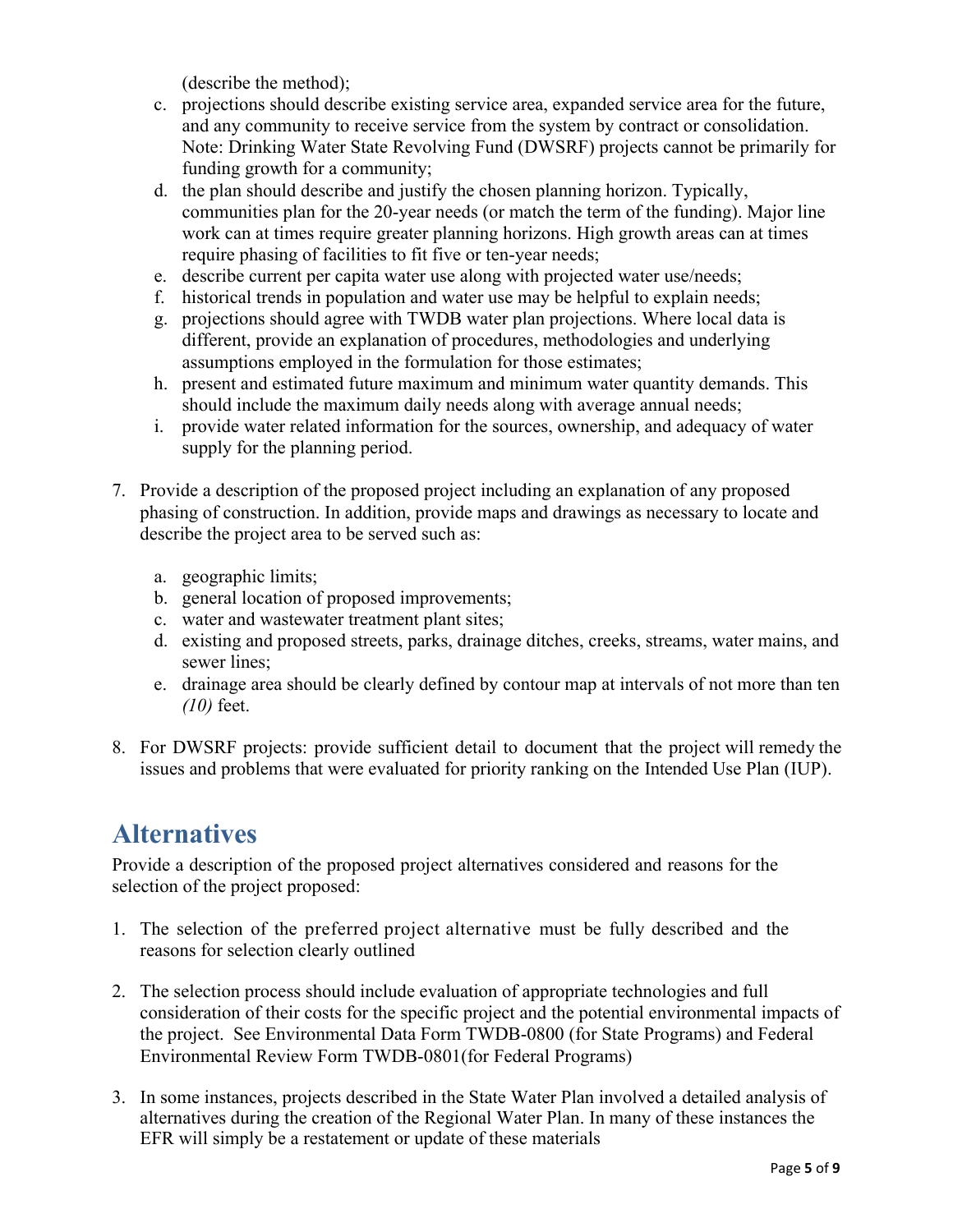- 4. Cost and Effectiveness Analysis
	- a. alternatives analysis should include information showing the project is cost effective. In addition, for projects that implement new systems or significantly alter current systems, a detailed cost-effectiveness analysis, including detailed Operations and Maintenance costs, may be requested;
	- b. the Present Worth Method is a viable alternative to provide a cost effectiveness analysis. The Present Worth is the sum which, if invested now at a given interest rate, would provide exactly the funds required to pay all present and future costs. Total project cost, used to compare alternatives, is the sum of the initial capital cost, plus the present worth of operation, maintenance, and repair (OM&R) costs, minus the present worth of the salvage value at the end of the 20-year planning period. A detailed present worth analysis may be required where the project involves the construction of major new facilities. For DWSRF projects, indicate the source of the discount rate to be utilized in the preparation of a Present Worth Analysis.

# <span id="page-5-0"></span>**Project Specific Requirements**

The EFR should address the following specific requirements, as applicable to the project

<span id="page-5-1"></span>**1. New Sources**

Where future needs exceed existing supplies, describe the source (or sources), with quantity and quality of water available. This should include a discussion of the adequacy of the supply in times of drought. The supply must agree with the State Water Plan.

<span id="page-5-2"></span>**2. Site**

Description of proposed site and surroundings for the water works facilities:

- a. Provide adequate maps to describe the locations and layout of proposed facilities
- b. Detail the location of any existing infrastructure that affects the ability to locate water facilities in the area
- c. Indicate floodplain location, required buffers and easements

#### <span id="page-5-3"></span>**3. Treatment**

Discuss the type of treatment, equipment, and capacity of facilities.

<span id="page-5-4"></span>**4. Design Data**

Basic design data, including pumping capacities, water storage and flexibility of system operation under normal and emergency conditions.

#### <span id="page-5-5"></span>*5.* **Adequacy:**

Adequacy of the facilities regarding delivery capacity and pressure throughout the system.

#### <span id="page-5-6"></span>**6. Operations and Maintenance**

Provide a discussion of the effect of the proposed project on the operation and maintenance budget for the owner.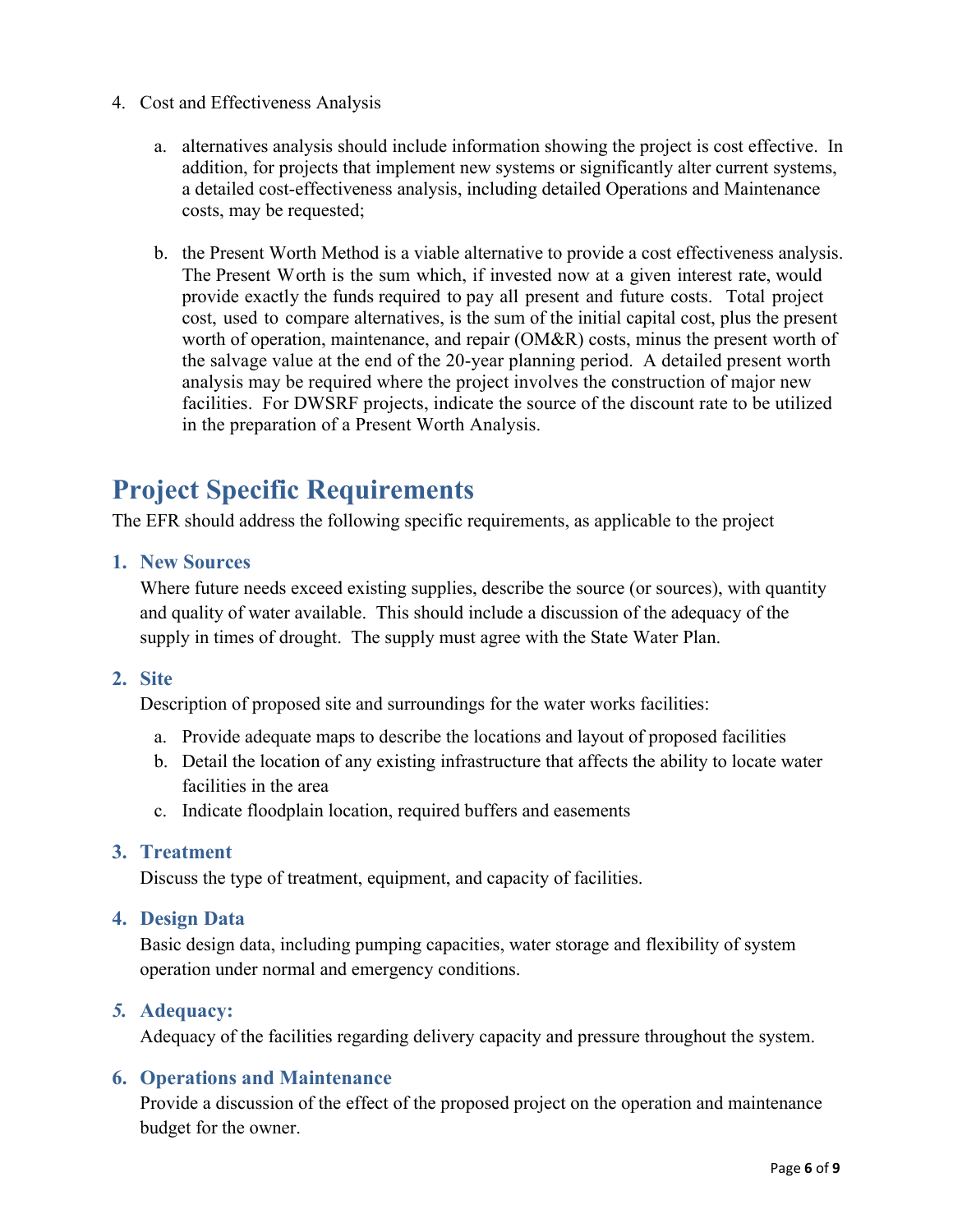#### <span id="page-6-0"></span>**7. Purchase of Facilities – Additional Requirements**

For projects involving purchase of facilities, the following additional information is required

- a. inventory and current valuation of facilities to be purchased;
- b. general description of the capacities and capabilities of the facilities;
- c. historical operating and maintenance records;
- d. information on the 100-year floodplain and development in the project area;
- e. demonstration that facilities were constructed in a manner consistent with all applicable environmental laws and regulations.

#### <span id="page-6-1"></span>**8. Water Supply Reservoir Projects – Additional Requirements**

The following information needs to be provided for projects that involve a water supply reservoir

- a. an area map showing estimated acreage to be acquired and proposed take-line;
- b. project delineated on a topographic quad sheet with normal, 100-year and maximum probable design water surfaces indicated;
- c. proposed conservation, sediment, flood control and other storage capacities with corresponding areas and elevations;
- d. yield of the project based on efficiency, economics, environmental concerns, 10- to 30 year needs, and expected firm annual yield as proposed;
- e. expected quality of water to be impounded;
- f. existing water rights and purposes of use affected by the project;
- g. estimated total land acquisition cost including provisions for projected appraisal, title search, legal and other associated costs;
- h. description of all improvements (including roads, cemeteries, railroads, and public utilities) to be relocated or protected in the project area;
- i. letters, agreements, or other evidence from owners and/or responsible entities on improvements to be relocated or protected stating their position on acceptable means for such relocation or protection and the estimated cost;
- j. proposed recreational development and management plan, including anticipated buildup in demand, initial facilities to be provided which are proposed to be dedicated to recreational use;
- k. geologic evaluation of the site accompanied by drilling logs showing sufficient details to indicate that a suitable development site has been selected.

### <span id="page-6-2"></span>**Alternative Methods for Project Delivery**

An applicant considering the use of alternative delivery methods of construction, should discuss this with the team as early in the process as possible, preferably before an application for funding is submitted. Design build, construction manager at risk and other alternative methods of project delivery are eligible for available financial assistance, including combinations of planning, design, and construction funding, in accordance with programmatic requirements. However, during the planning process, if the community is interested in utilizing an alternative delivery method, the EFR should discuss the benefits of the alternative methods of delivery over the traditional designbid-build method and taking into account the size and complexity of the project as well as all programmatic requirements. For additional information on alternative delivery project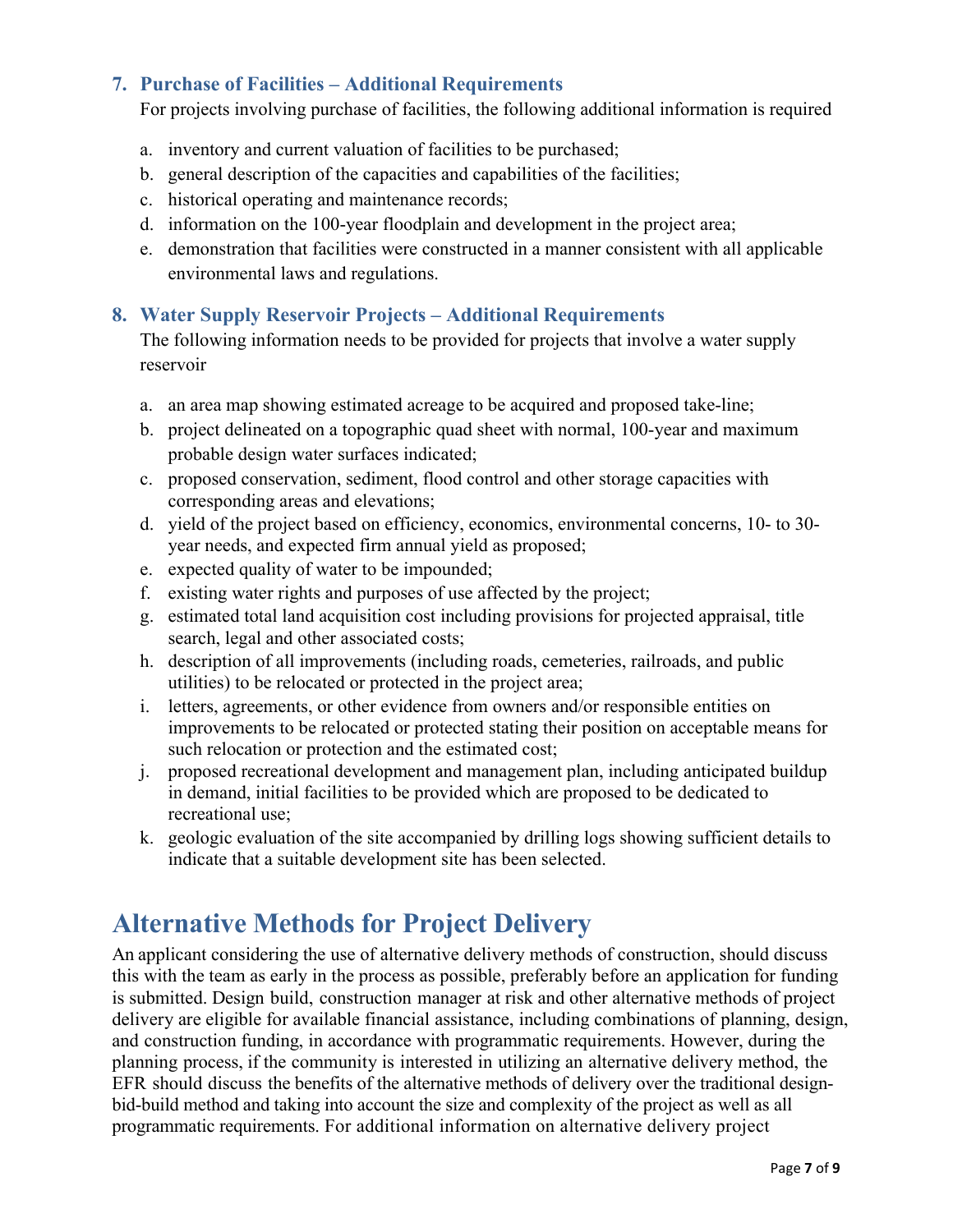requirements, see TWDB guidance regarding modifications of the type of financial assistance, review, approval, and release of funds processes (TWDB-0570)

### <span id="page-7-0"></span>**American Iron & Steel or U.S. Iron & Steel Requirements**

Federally funded projects must comply with the American Iron & Steel requirements as described in TWDB-1106. State funded projects must comply with the U.S. Iron & Steel requirements as described in TWDB-1105. Please provide a discussion of any known issues or special considerations that may affect the design or construction because of the applicable iron and steel requirements. In addition, include a discussion of any potential waivers that are being considered.

### <span id="page-7-1"></span>**Cost of the Project**

Provide the total project cost for each project or project phase. Include all sources of funding. The *Project Budget Form (TWDB-1201)* is available is available for download online at: [http://www.twdb.texas.gov/financial/instructions/index.asp.](http://www.twdb.texas.gov/financial/instructions/index.asp) Enter TWDB-1201 (or the number 1201) in the search box found under **Guidance and Forms Library**

| <b>PROJECT BUDGET - Entity Name</b>           |                                                |                                         |                                                |                       |                       |                   |  |  |
|-----------------------------------------------|------------------------------------------------|-----------------------------------------|------------------------------------------------|-----------------------|-----------------------|-------------------|--|--|
| <b>Uses</b>                                   | <b>TWDB</b><br><b>Funds</b><br><b>Series 1</b> | <b>TWDB</b><br><b>Funds</b><br>Series 2 | <b>TWDB</b><br><b>Funds</b><br><b>Series 3</b> | Total<br>TWDB<br>Cost | Other<br><b>Funds</b> | <b>Total Cost</b> |  |  |
| <b>Construction</b>                           |                                                |                                         |                                                |                       |                       |                   |  |  |
| Construction                                  | \$0                                            | \$0                                     | \$0                                            | \$0                   | \$0                   | \$0               |  |  |
| <b>Subtotal Construction</b>                  | \$0                                            | \$0                                     | \$0                                            | \$0                   | \$0                   | \$0               |  |  |
| <b>Basic Engineering Fees</b>                 |                                                |                                         |                                                |                       |                       |                   |  |  |
| Planning +                                    | \$0                                            | \$0                                     | \$0                                            | \$0                   | \$0                   | \$0               |  |  |
| Design                                        | \$0                                            | \$0                                     | \$0                                            | \$0                   | \$0                   | \$0               |  |  |
| <b>Construction Engineering</b>               | \$0                                            | \$0                                     | \$0                                            | \$0                   | \$0                   | \$0               |  |  |
| <b>Basic Engineering Other</b><br><b>etch</b> | \$0                                            | \$0                                     | \$0                                            | \$0                   | \$0                   | \$0               |  |  |
| <b>Subtotal Basic Engineering</b>             |                                                |                                         |                                                |                       |                       |                   |  |  |
| Fees                                          | \$0                                            | \$0                                     | \$0                                            | \$0                   | \$0                   | \$0               |  |  |
| <b>Special Services</b>                       |                                                |                                         |                                                |                       |                       |                   |  |  |
| Application                                   | \$0                                            | \$0                                     | \$0                                            | \$0                   | \$0                   | \$0               |  |  |
| Environmental                                 | \$0                                            | \$0                                     | \$0                                            | \$0                   | \$0                   | \$0               |  |  |
| Water Conservation Plan                       | \$0                                            | \$0                                     | \$0                                            | \$0                   | \$0                   | \$0.              |  |  |

## <span id="page-7-2"></span>**Project Schedule**

Include a detailed project schedule with timelines for each phase of the project (as applicable). The projected target dates should include, but are not limited to the following

- 1. requested loan closing date;
- 2. completion of planning activities (EFR approval);
- 3. submit plans and specifications for TWDB approval;
- 4. advertise for bids on contract(s);
- 5. open bids and contingently execute contract(s);
- 6. final project completion.

As necessary, include time for unforeseen delays to obtain easements for land, buffer zones, or right-of-way easements.